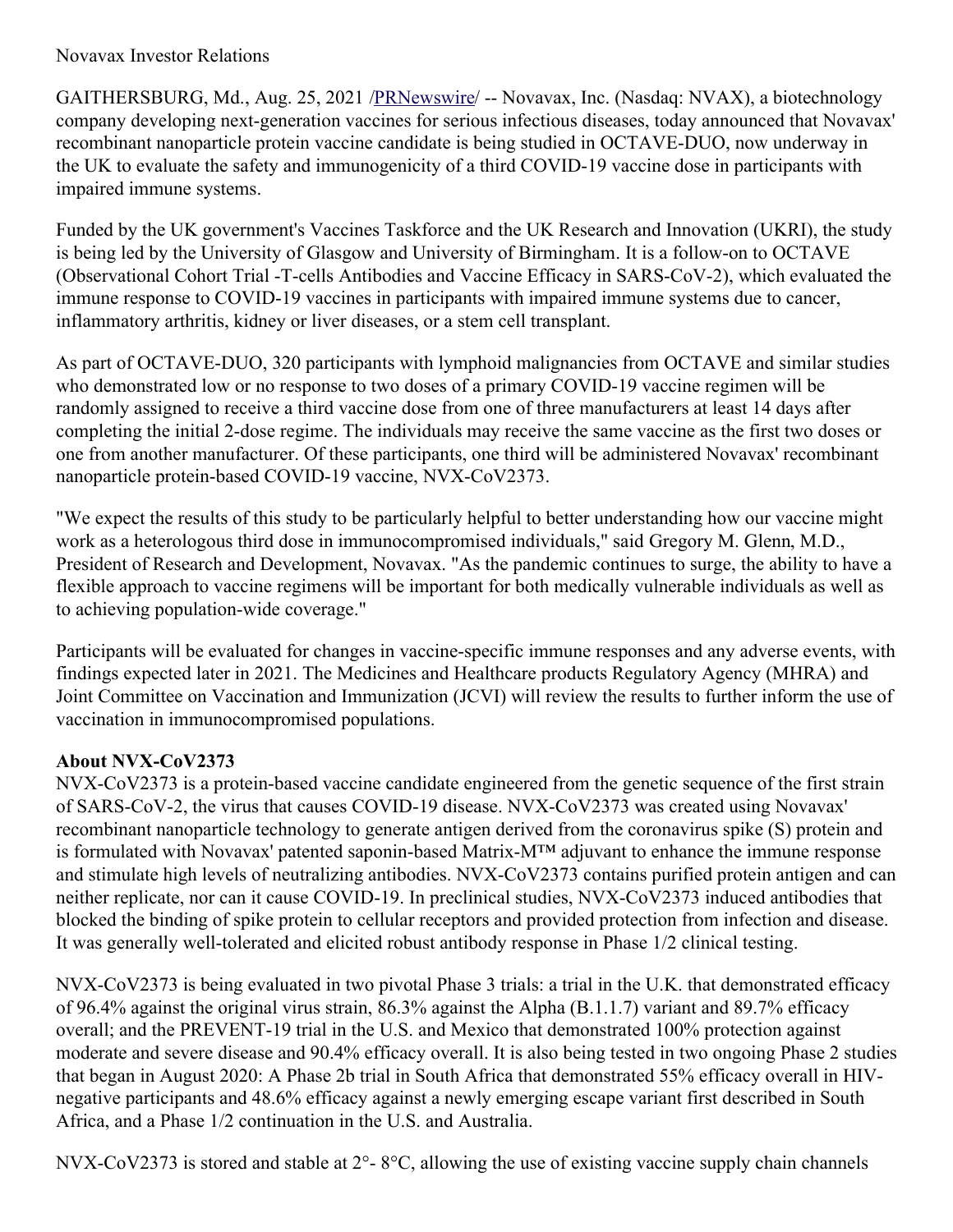for its distribution. It is packaged in a ready-to-use liquid formulation in 10-dose vials.

## **About Matrix-M™ Adjuvant**

Novavax' patented saponin-based Matrix-M™ adjuvant has demonstrated a potent and well-tolerated effect by stimulating the entry of antigen-presenting cells into the injection site and enhancing antigen presentation in local lymph nodes, boosting immune response.

### **About Novavax**

Novavax, Inc. (Nasdaq: NVAX) is a biotechnology company that promotes improved health globally through the discovery, development and commercialization of innovative vaccines to prevent serious infectious diseases. The company's proprietary recombinant technology platform combines the power and speed of genetic engineering to efficiently produce highly immunogenic nanoparticles designed to address urgent global health needs. Novavax is conducting late-stage clinical trials for NVX-CoV2373, its vaccine candidate against SARS-CoV-2, the virus that causes COVID-19. NanoFlu™, its quadrivalent influenza nanoparticle vaccine, met all primary objectives in its pivotal Phase 3 clinical trial in older adults and will be advanced for regulatory submission. Both vaccine candidates incorporate Novavax' proprietary saponinbased Matrix-M™ adjuvant to enhance the immune response and stimulate high levels of neutralizing antibodies. For more information, visit [www.novavax.com](https://c212.net/c/link/?t=0&l=en&o=3270332-1&h=1769860531&u=http%3A%2F%2Fwww.novavax.com%2F&a=www.novavax.com) and connect with us on [Twitter](https://c212.net/c/link/?t=0&l=en&o=3270332-1&h=2343654935&u=https%3A%2F%2Fc212.net%2Fc%2Flink%2F%3Ft%3D0%26l%3Den%26o%3D3158017-1%26h%3D500821283%26u%3Dhttps%253A%252F%252Ftwitter.com%252FNovavax%26a%3DTwitter&a=Twitter) and [LinkedIn](https://c212.net/c/link/?t=0&l=en&o=3270332-1&h=2619541972&u=https%3A%2F%2Fc212.net%2Fc%2Flink%2F%3Ft%3D0%26l%3Den%26o%3D3158017-1%26h%3D3702938248%26u%3Dhttps%253A%252F%252Fwww.linkedin.com%252Fcompany%252Fnovavax%252F%26a%3DLinkedIn&a=LinkedIn).

#### **Forward-Looking Statements**

Statements herein relating to the future of Novavax, its operating plans and prospects, the ongoing development of NVX-CoV2373 and its partnerships, and other Novavax vaccine product candidates, timing of future regulatory filings and actions, and the role that Novavax may play in helping control the COVID-19 pandemic are forward-looking statements. Novavax cautions that these forward-looking statements are subject to numerous risks and uncertainties that could cause actual results to differ materially from those expressed or implied by such statements. These risks and uncertainties include challenges satisfying, alone or together with partners, various safety, efficacy, and product characterization requirements, including those related to process qualification and assay validation, necessary to satisfy applicable regulatory authorities; difficulty obtaining scarce raw materials and supplies; resource constraints, including human capital and manufacturing capacity, on the ability of Novavax to pursue planned regulatory pathways; challenges meeting contractual requirements under agreements with multiple commercial, governmental, and other entities; and those other risk factors identified in the "Risk Factors" and "Management's Discussion and Analysis of Financial Condition and Results of Operations" sections of Novavax' Annual Report on Form 10- K for the year ended December 31, 2020 and subsequent Quarterly Reports on Form 10-Q, as filed with the Securities and Exchange Commission (SEC). We caution investors not to place considerable reliance on forward-looking statements contained in this press release. You are encouraged to read our filings with the SEC, available at [www.sec.gov](https://c212.net/c/link/?t=0&l=en&o=3270332-1&h=1816637731&u=http%3A%2F%2Fwww.sec.gov%2F&a=www.sec.gov) and [www.novavax.com](https://c212.net/c/link/?t=0&l=en&o=3270332-1&h=1769860531&u=http%3A%2F%2Fwww.novavax.com%2F&a=www.novavax.com), for a discussion of these and other risks and uncertainties. The forward-looking statements in this press release speak only as of the date of this document, and we undertake no obligation to update or revise any of the statements. Our business is subject to substantial risks and uncertainties, including those referenced above. Investors, potential investors, and others should give careful consideration to these risks and uncertainties.

### **Contacts:**

Investors Novavax, Inc. Erika Schultz | 240-268-2022 [ir@novavax.com](mailto:ir@novavax.com)

Solebury Trout Alexandra Roy | 617-221-9197